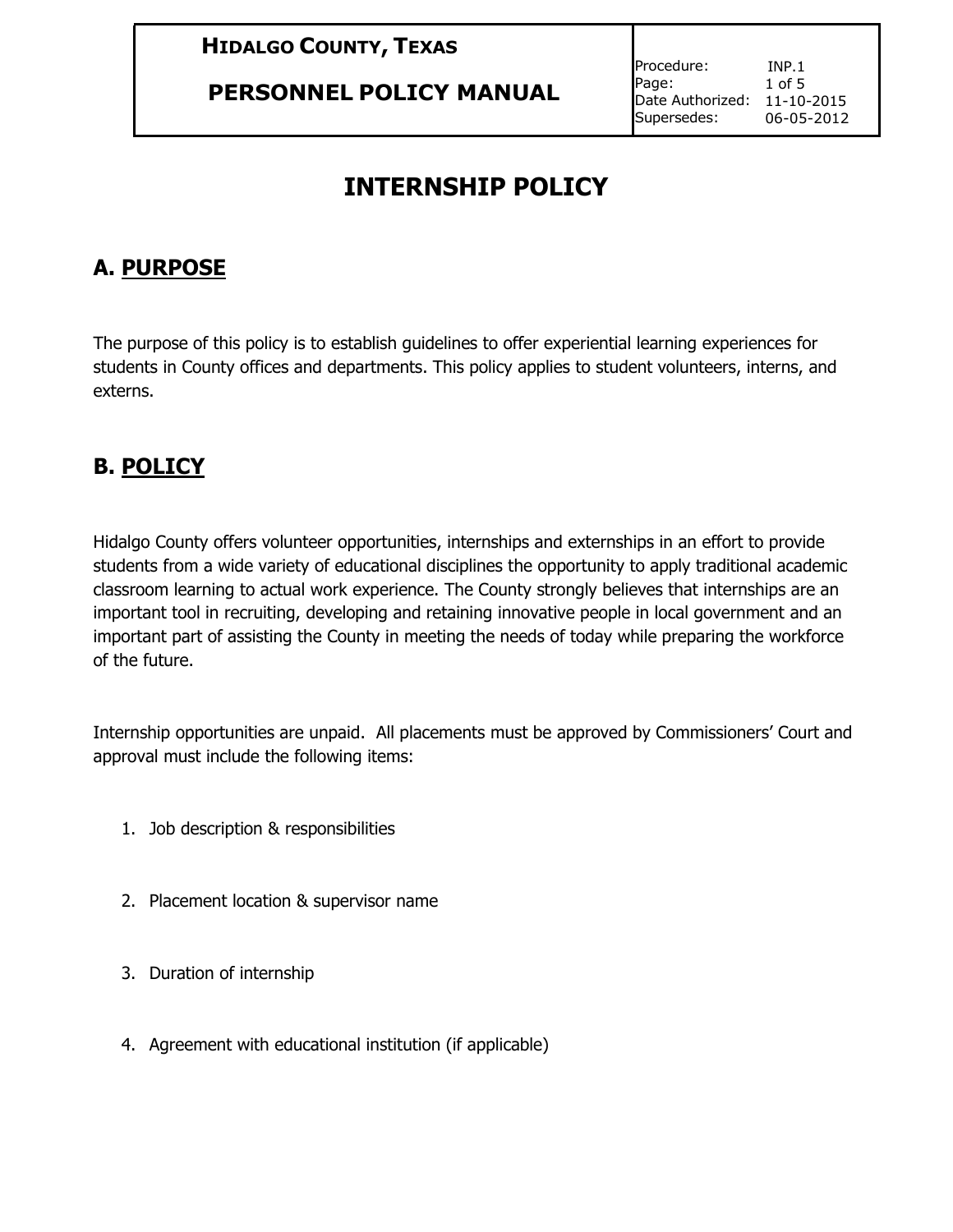#### **PERSONNEL POLICY MANUAL**

Procedure: Page: Date Authorized: 11-10-2015 Supersedes: INP.1 2 of 5 06-05-2012

5. Any other relevant information as required by Commissioners' Court

Each participating elected official/department head will be responsible for administering the internship within their office/department and ensuring the policies and guidelines set forth herein are followed.

All interns must comply with the Hidalgo County Personnel Policy Manual and must complete the pre-employment training and enrollment requirements prior to commencing.

## **C. REQUIREMENTS**

All interns must be citizens of the United States, or if not, must be legally authorized to work or study in the United States. Proof of citizenship or authorization will be documented during the training and orientation process. Interns must be 18 years of age or older, and must be enrolled in an institution of higher education. Interns must complete an internship application and agreement, and must meet the pre-employment training and enrollment requirements. Interns must sign a Waiver of Liability Release, agreeing to assume any risk of injury that may occur while rendering services to the County. The internship application, resume, and signed internship agreement will be kept on file by the Human Resources Department.

### **D. UNPAID INTERNSHIPS**

- 1. Unpaid interns may be accepted on a volunteer basis. Unpaid interns may be appointed or may be selected through the Human Resources Department announcement and selection process. All unpaid internship placements must be approved by Commissioners' Court.
- 2. Unpaid interns are considered "Volunteers," receive no compensation or benefits, are not covered under worker's compensation, and must sign a Waiver of Liability Release agreement prior to commencing the internship.
- 3. Hidalgo County may enter into an agreement with an educational institution to provide college credit or required work experience for the internship, as applicable. The units of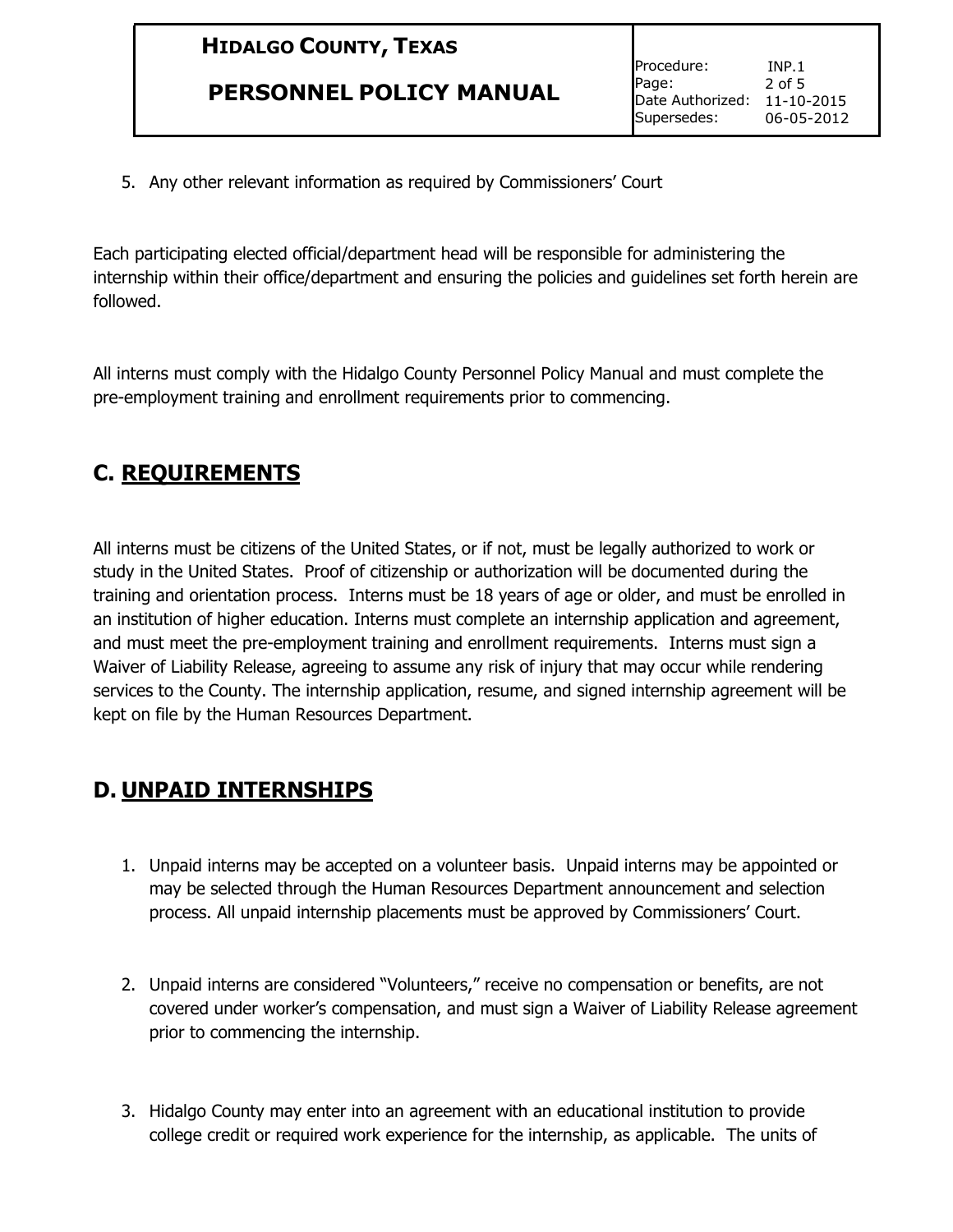#### **PERSONNEL POLICY MANUAL**

Procedure: Page: Date Authorized: 11-10-2015 Supersedes: INP.1 3 of 5 06-05-2012

credit earned for participating are authorized and conferred by the school of attendance. All agreements with educational institutions must be approved by Commissioners' Court.

4. Interns who are interested in seeking to gain work experience in a specific field or area may choose to independently volunteer as an unpaid intern. In such instances, students may or may not receive credit from the educational institution they attend.

#### **E. TRAINING & ORIENTATION**

Prior to beginning an intern assignment all interns will be required to meet the pre-employment training and enrollment requirements.

All interns , will be provided a copy of the Hidalgo County Personnel Policy Manual, must complete the pre-employment training and enrollment requirements prior to commencing, and will sign all relevant forms and acknowledgments , including but not limited to, personnel policy acknowledgement, harassment, nondiscrimination, and waiver of liability release form (as applicable).

The participating elected official/department head will be responsible for orienting interns to the organization.

Orientation should include:

- A list of expectations, job duties and goals;
- Departmental-specific policies and procedures;
- A list of the resources available to the intern (i.e., a workstation that has been set up for the intern, supplies and items needed by the intern); and
- Any other relevant information for the intern to be successful in the performance of their job duties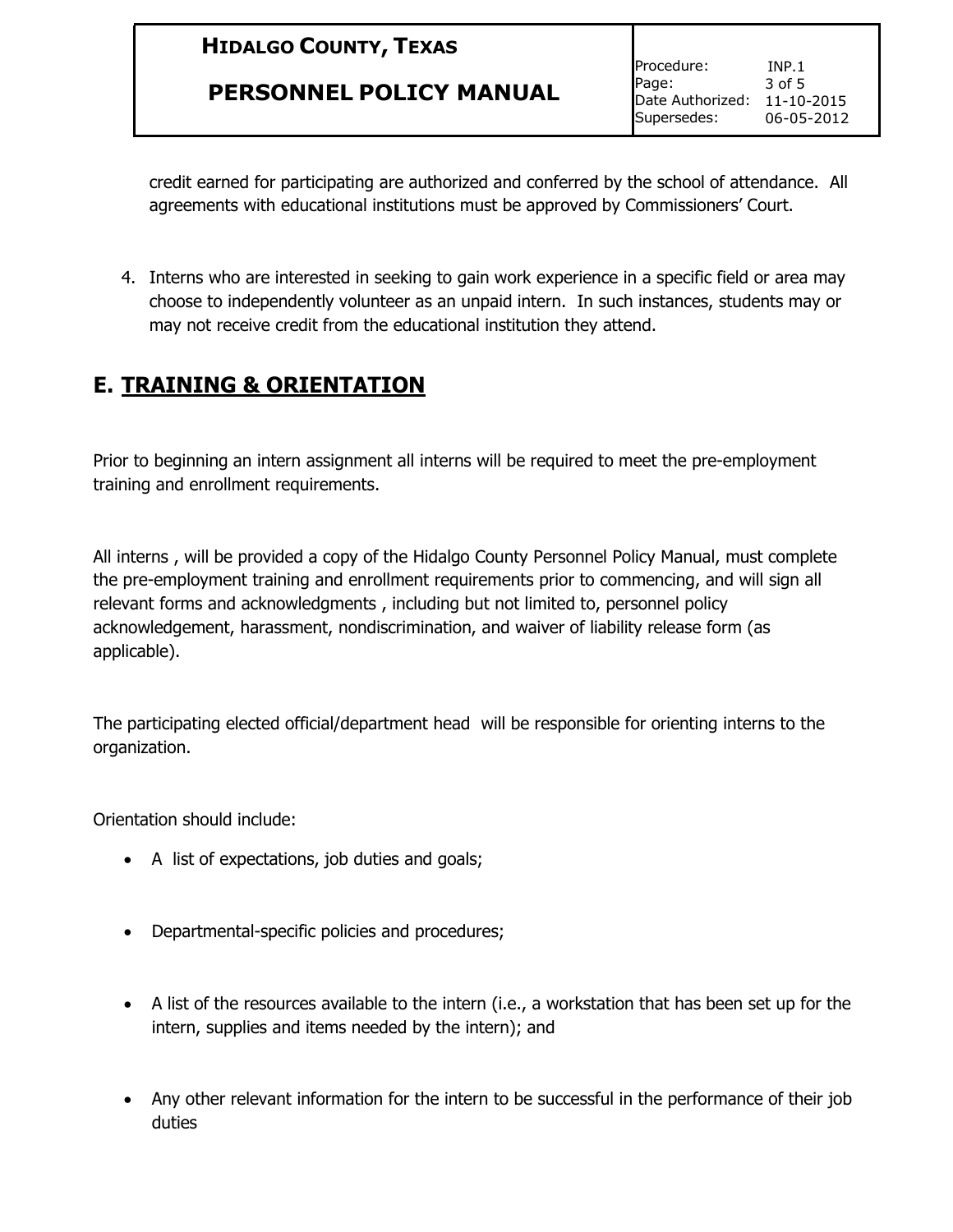#### **PERSONNEL POLICY MANUAL**

Procedure: Page: Date Authorized: 11-10-2015 Supersedes: INP.1 4 of 5 06-05-2012

## **F. STANDARDS OF CONDUCT**

All interns must abide by the standards of conduct as outlined in the Hidalgo County Personnel Policy Manual, and are responsible for complying with the required standards of conduct.

All interns are required to conduct themselves in a professional manner at all times and adhere to the Hidalgo County Personnel Policy Manual when dealing with sensitive matters and confidential information. Interns must maintain professional attire, hygiene and grooming in a professional business-like manner that is appropriate to the field of placement and which reflects positively on the County.

If any policy or standard of conduct is violated by the intern during the internship period, the intern will be terminated at the discretion of the County.

### **G. EVALUATION**

All interns maybe provided with ongoing feedback on how well they are meeting the goals and expectations of their position. If applicable, the participating elected official/department head will be responsible for providing with the necessary feedback.

### **H. TERMINATION/COMPLETION**

All interns are considered at-will placements, and the placement can be terminated at any time at the discretion of the County.

Upon completion of the internship period, interns are not automatically entitled to a paid position within the County.

#### **I. REFERENCE**

"Internship Agreement and Waiver of Liability"